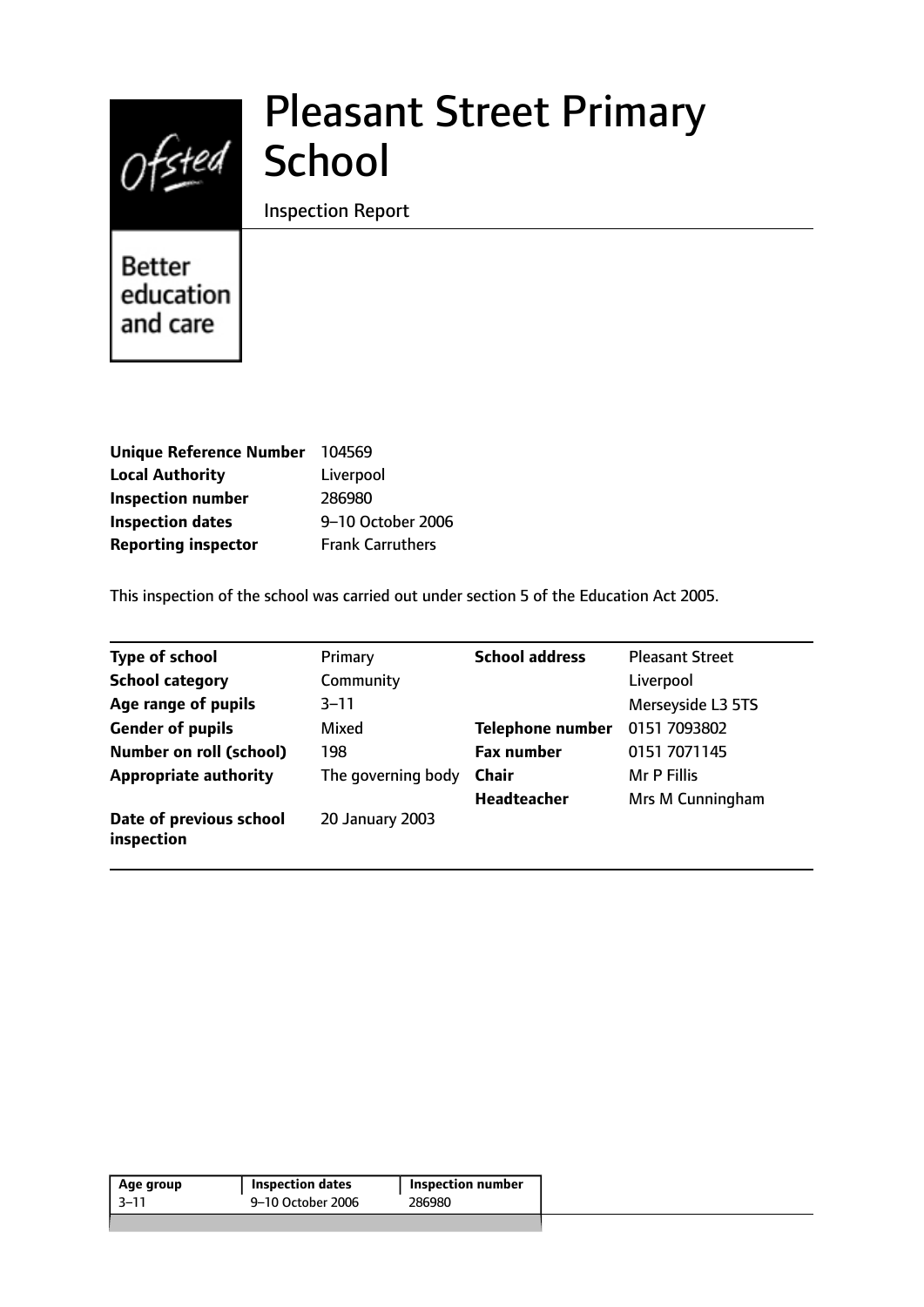© Crown copyright 2006

Website: www.ofsted.gov.uk

This document may be reproduced in whole or in part for non-commercial educational purposes, provided that the information quoted is reproduced without adaptation and the source and date of publication are stated.

Further copies of this report are obtainable from the school. Under the Education Act 2005, the school must provide a copy of this report free of charge to certain categories of people. A charge not exceeding the full cost of reproduction may be made for any other copies supplied.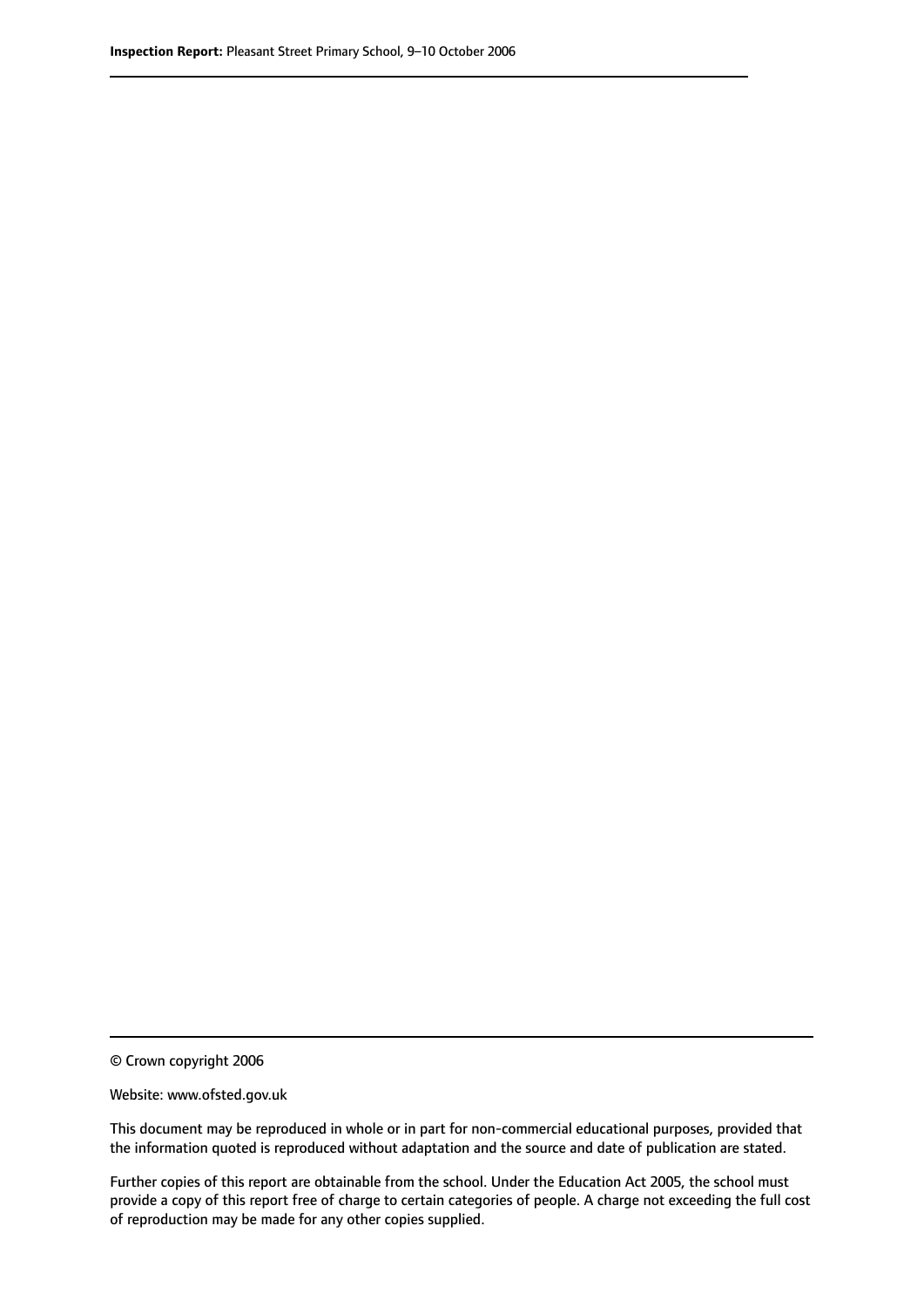## **Introduction**

The inspection was carried out by two Additional Inspectors.

#### **Description of the school**

Approximately two thirds of pupils in this inner city school are from minority ethnic groups and one fifth of these are at the early stages of learning English as an additional language. The proportion of pupils eligible for free school meals is very high and the proportion with learning difficulties and/or disabilities is twice the average for primary schools nationally. The school is resourced to take up to 20 pupils with speech and language difficulties from schools across the city. The proportion of pupils who join or leave the school at times other than starting in the Reception class or leaving in Year 6 is well above average.

#### **Key for inspection grades**

| Grade 1 | Outstanding  |
|---------|--------------|
| Grade 2 | Good         |
| Grade 3 | Satisfactory |
| Grade 4 | Inadequate   |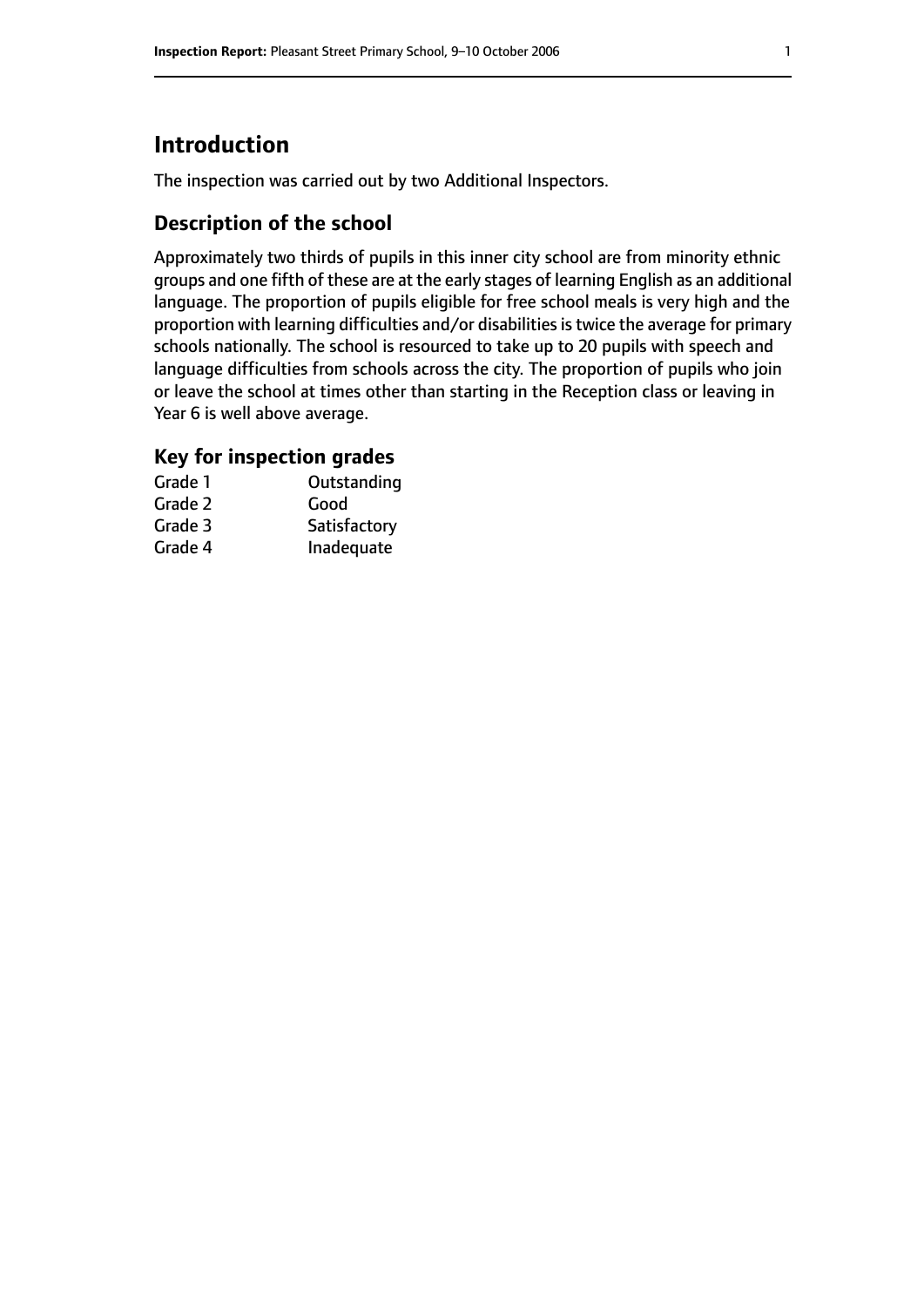## **Overall effectiveness of the school**

#### **Grade: 3**

The school provides a satisfactory education for its pupils and has good features. Children start in school with attainment that is well below average. More than half of the children in the current Nursery class are at the early stages of learning English as an additional language. Good provision in the Foundation Stage means the children achieve well in the Nursery and Reception classes, though standards are below average at the end of the Reception year. All groups of pupils achieve at least satisfactorily from Years 1 to 6 but standards at the end of Year 6 remain below average in English, mathematics and science. This is because many of the pupils with learning difficulties or who are learning English as an additional language do not reach the expected Level 4, even though they make good progress towards achieving their individual targets. In addition, some pupils arrive in school during Key Stage 2 with little English. Others are affected by disruption in their family life. These factors sometimes act as barriers to learning and lower the overall test results that the school achieves. It is the good quality of teaching and learning that overcomes these barriers and leads to all the different groups of pupils achieving at least satisfactorily or better. However, the curriculum that teachers plan does not fully support the needs of those pupils who are just below average in Year 2. In Key Stage 2, these pupils do not make the good progress necessary to reach the expected Level 4 at the end of Year 6. Pupils' personal development and well-being are good. Pupils have good attitudes to learning and relationships among pupils of different ethnic backgrounds are positive. A few pupils display challenging behaviour and they are managed well through the good levels of pastoral care and the strong links the school has with outside agencies. Levels of attendance are below average but the great majority of pupils attend regularly and punctually. There is a minority of pupils whose attendance is unsatisfactory and not enough has been done to make a real impact on this.

Leadership and management of the school are satisfactory with good features. The school has come through a time of significant change in the last three years. As a result, several new initiatives to manage the school, for instance, the establishment of a new leadership team, are recent and not yet fully effective. The headteacher has good leadership skills and receives strong support from the deputy headteacher and staff. The governing body carries out its responsibilities satisfactorily, is well led by the chairperson and has developed good systems in recent times to evaluate how well the school and the governors themselves are doing. The degree of improvement since the last inspection is satisfactory, as is the school's evaluation of itself, which reflects most of the findings of this inspection. The school gives satisfactory value for money and has good capacity to improve.

#### **What the school should do to improve further**

• Improve the performance of pupils, especially those who are just below average in Key Stage 2, giving them the extra support they need to reach at least average standards at the end of Year 6.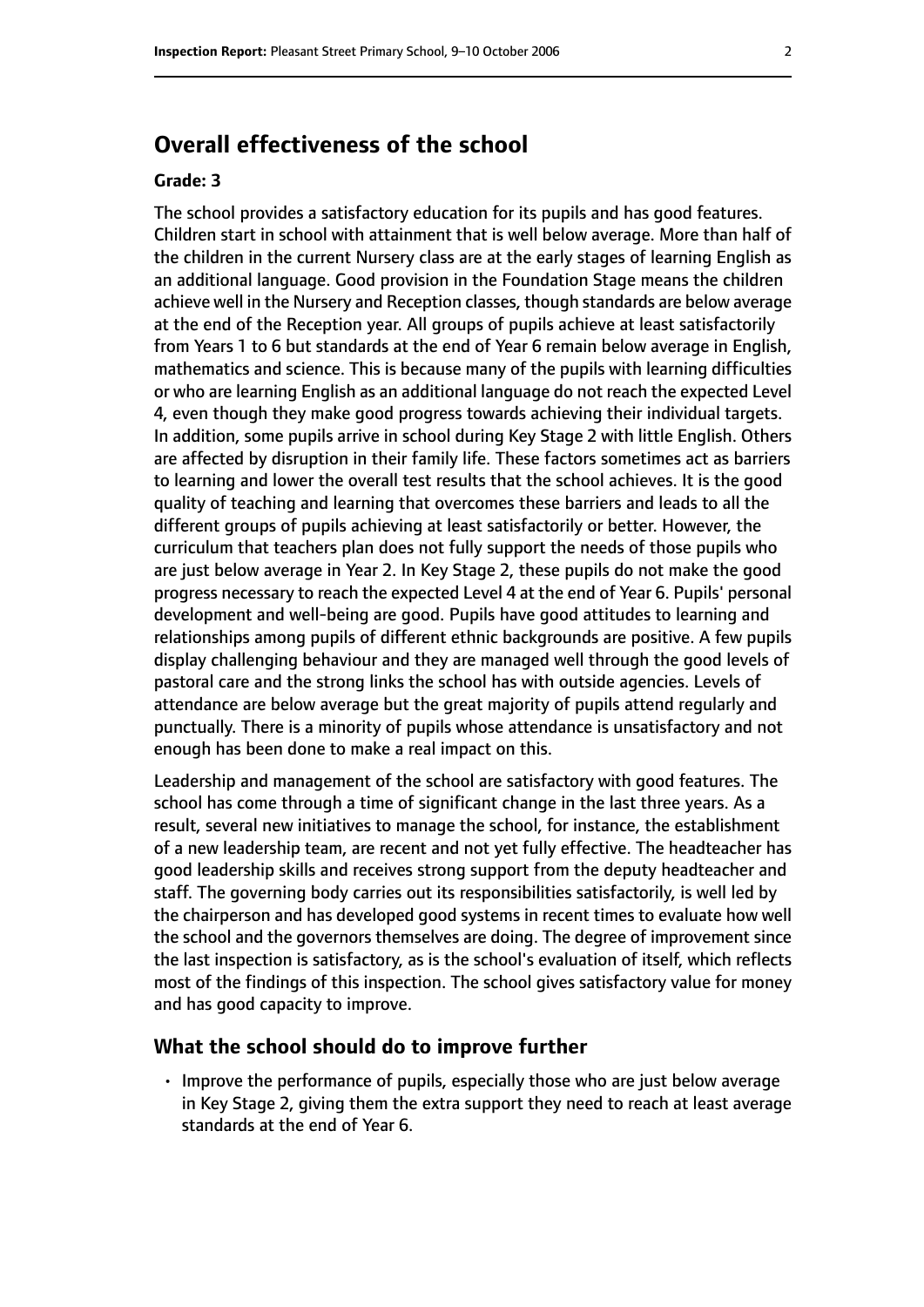- 
- Devise effective strategies to promote the better attendance and punctuality of a minority of pupils.

## **Achievement and standards**

#### **Grade: 3**

Children make good progress throughout the Foundation Stage. By the end of the Reception year, though a few have reached most of the early learning goals expected of children at this stage of their education, the majority are still working towards them. Pupils at the early stages of learning English as an additional language do well, thriving in the language-rich experiences and good quality teaching they receive.

Achievement is satisfactory in Key Stage 1. Standards in Year 2 are, in most years, below average. New pupils join the school at various times and some have little English. Few of these reach the expected levels in reading, writing and mathematics in Year 2. The same is the case with pupils who attend the language unit. Nevertheless, these different groups of pupils progress well from low starting points. Most pupils in the language unit, for instance, return to mainstream schools within three years.

In Key Stage 2, progress continues to be at least satisfactory and pupils with learning difficulties and/or disabilities and those learning English as an additional language achieve well. Standards at the end of Year 6 are below average. Whilst no group of pupils is underachieving, too few of the pupils who are just below average in Year 2 do well enough to reach the expected Level 4 in Year 6. This is an important aspect for improvement. Most of these pupils are boys. There is no evidence of specific ethnic groups not doing well.

#### **Personal development and well-being**

#### **Grade: 2**

Pupils consider that school is fun. 'It is a happy, friendly place', they say, because the staff help them and make lessons interesting. Their spiritual, moral, social and cultural development is good. They form good relationships with each other and adults and collaborate well. Pupils of different gender, ethnicity, ability and those at the early stages of learning English, work and play well together. Pupils have a good sense of how to live healthily and, in general, they act safely. The opportunities they have to contribute to the school community, such as through the school council and playground pals, are good and the pupils take an active part. However, owing to the location of the school, opportunities to take a greater part in the wider community are limited. Behaviour is good because staff adopt a consistent approach and are highly skilled at anticipating problems and dealing with the challenging behaviour of a minority of pupils. The school operates in an orderly manner and the great majority of pupils comply readily with staff guidance. Attendance levels and punctuality are below average when compared with schools nationally. Although the great majority of pupils attend punctually and regularly, a minority do not.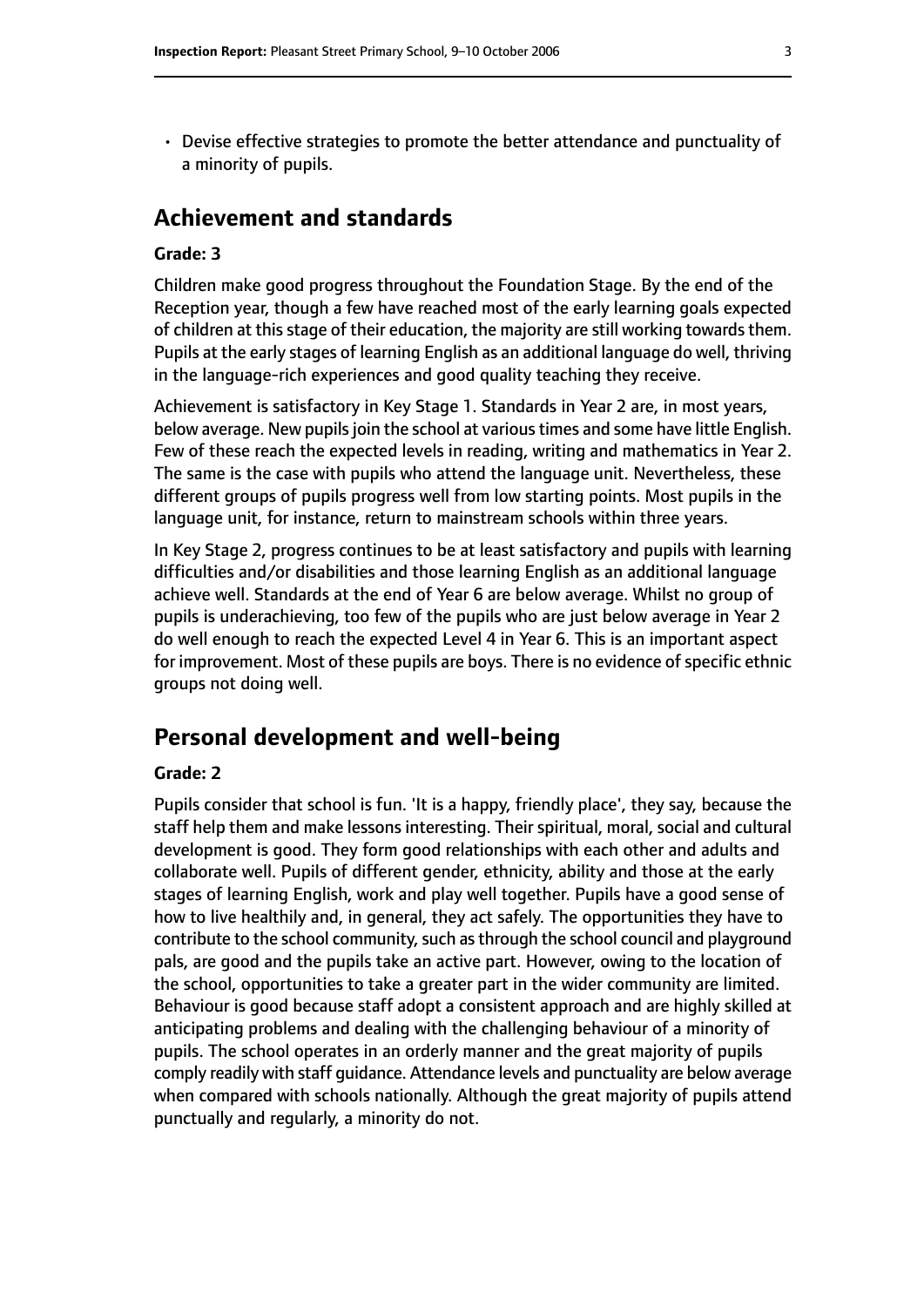## **Quality of provision**

#### **Teaching and learning**

#### **Grade: 2**

Good quality teaching, based on the secure foundation of respectful relationships, enables pupils to make at least satisfactory progress. This is one of two aspects of the school's work where inspectors' views are at variance with the school's view, which judges teaching and learning as satisfactory. Inspectors consider that pupils would not be achieving as well as they are if teaching were not of good quality because there are many challenges in the profile of the pupil population which teachers meet successfully. In relation to provision in the Foundation Stage, which the school considers satisfactory, inspectors judge it good because teaching helps the pupils to achieve well.

Teachers' strong subject knowledge, awareness of pupils' different needs and sensitive questioning are strengths of the teaching. Lessons move at a good pace and well-managed pupils and stimulating classrooms lead to enthusiastic learners, although many pupils are dependent on adult input to keep them focused. Teachers and classroom assistants form good teams to support pupils' learning. Teachers assess pupils' progress regularly and accurately, generally using the information well to plan suitable work for those of different abilities. However, the usefulness of their written comments varies when marking pupils' work, providing inconsistent guidance for pupils on how to improve their work.

#### **Curriculum and other activities**

#### **Grade: 3**

The curriculum is satisfactory overall and, through it, the pupils develop their knowledge, skills and understanding in a logical manner. Good provision in the Foundation Stage ensures that pupils progress well in all areas of learning, establishing a good base on which to build. The curriculum is enriched through the provision of French lessons for all pupils in Key Stage 2, as well as information and communication technology and music taught by visiting specialists. Pupils have good opportunities to visit museums and other places of educational interest. Visitors and out-of-school activities also contribute to pupils' enjoyment and support their learning well. Everyone has the opportunity to become involved in these activities. There is good provision for pupils with learning difficulties and/or disabilities, those with English as an additional language and higher attaining pupils. However, in Key Stage 2, insufficient attention has been given to helping pupils who achieve just below the expected levels.

#### **Care, guidance and support**

#### **Grade: 2**

Measures to promote social and racial harmony and positive behaviour are good. Staff are successful in ensuring that pupils feel safe in school and in the playground at playtimes, where poor behaviour or bullying is not tolerated. Measures to promote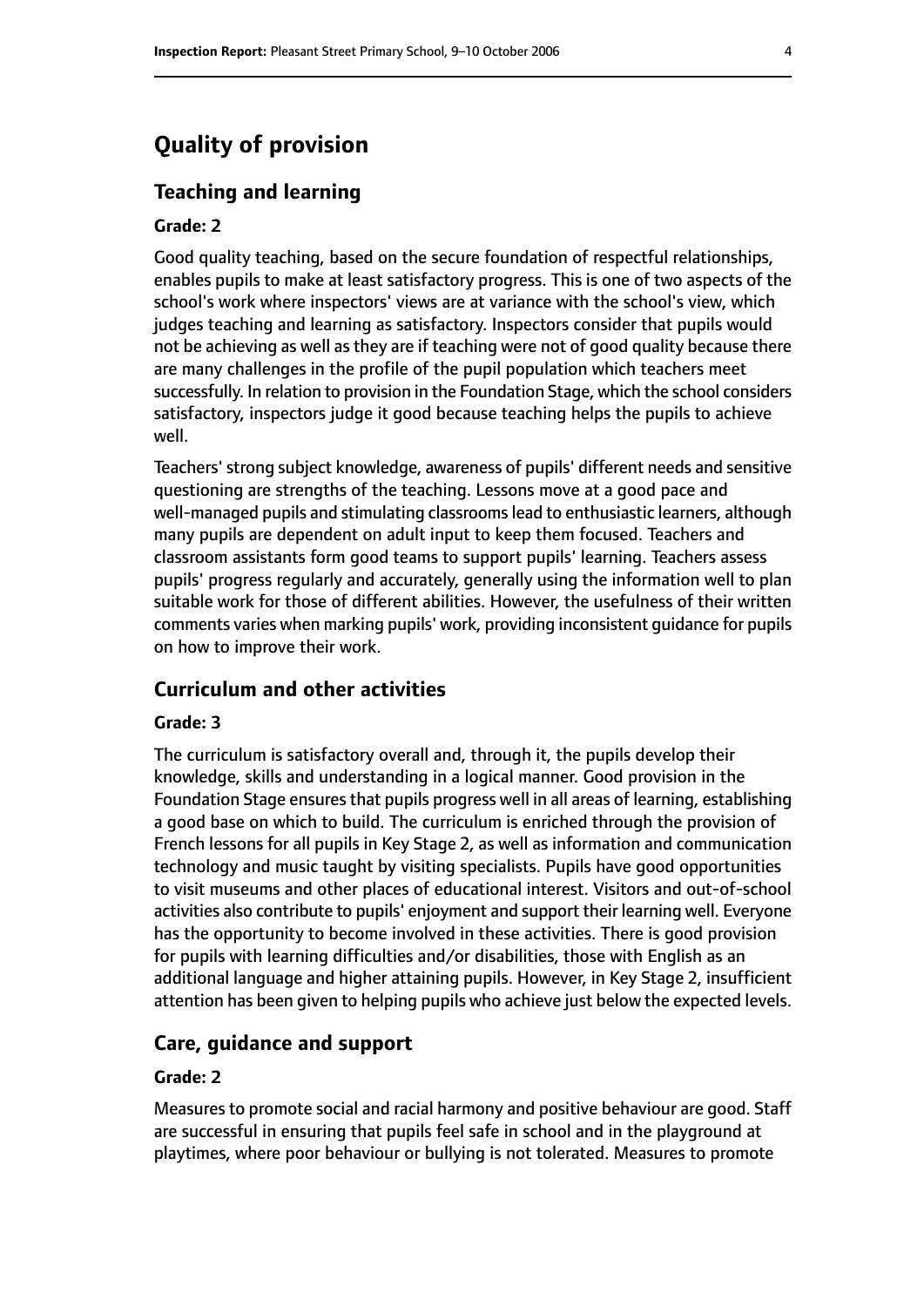the health, safety and protection of pupils, as well as procedures to ensure the safe recruitment of staff, are all in place. There are effective links with outside agencies to support pupils with learning difficulties and/or disabilities and these are particularly useful for pupils from vulnerable backgrounds and those displaying challenging behaviour. The school's systems for monitoring attendance and punctuality are good but some strategies to encourage a minority of poor attenders are not effective enough. This is an area for improvement. Good systems to assess the pupils' progress and track their development mean the staff know their pupils well.

#### **Leadership and management**

#### **Grade: 3**

Effective leadership by the headteacher has brought the school through a time of significant change since the last inspection. Most of the current staff have been at the school for fewer than three years and a promising leadership structure has been established to manage the school. This is in its infancy and is not yet fully effective. Good support from specialists in the local authority and the local network of schools is helping the school to improve in important aspects of its work. For instance, the school is now involved in an intensive programme of support to help meet its challenging targets and the needs of its unusual pupil profile, which includes those with diverse and complex needs.

School self-evaluation is satisfactory because the monitoring of provision and the analysis of the pupils' performance by senior staff are improving and becoming effective in helping the school to identify key areas for improvement. Teamwork and a shared vision of what the school needs to do to perform well are building strong foundations for the future, giving the school good capacity to improve. The support of the governing body is satisfactory. It is beginning to challenge the senior leaders of the school more effectively. There is good support from the great majority of parents who responded to the inspectors' questionnaire and several of them commented on how supportive the school is when their children are experiencing difficulties. As one parent commented: 'Our son is of dual nationality and bilingual. We were anxious to place him in Pleasant Street because of its cultural diversity. A big thank you to them for accommodating us.'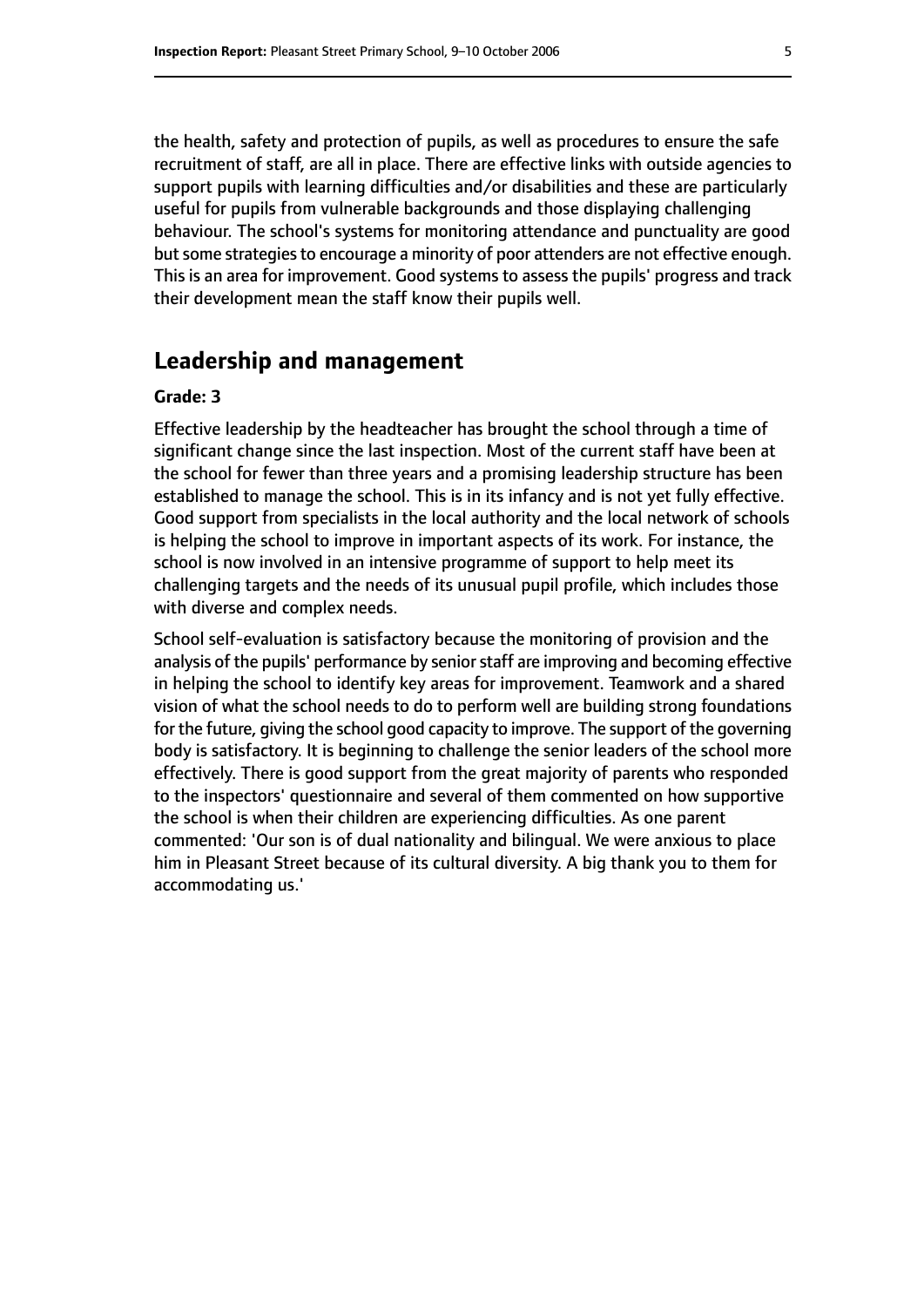**Any complaints about the inspection or the report should be made following the procedures set out inthe guidance 'Complaints about school inspection', whichis available from Ofsted's website: www.ofsted.gov.uk.**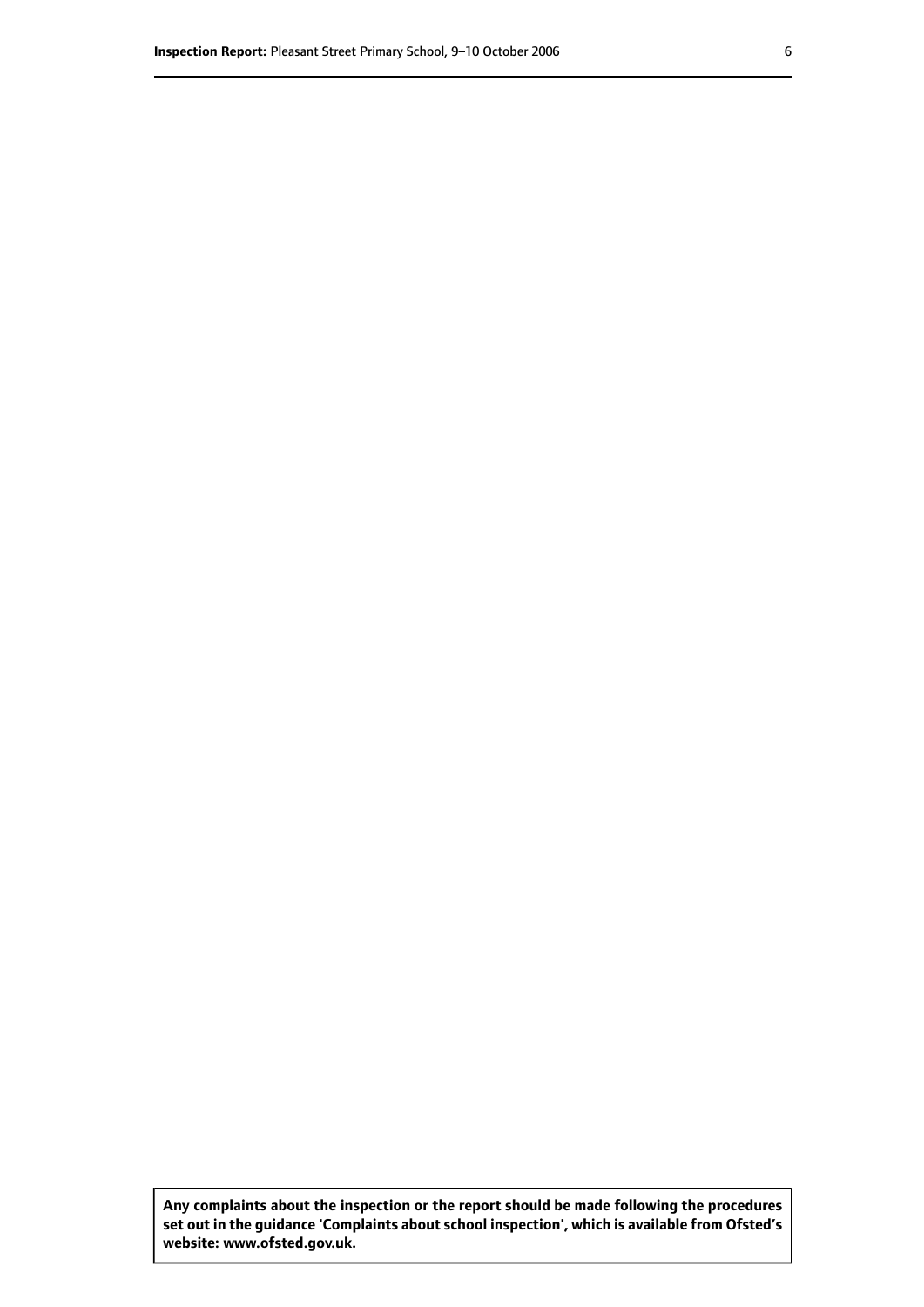## **Inspection judgements**

| Key to judgements: grade 1 is outstanding, grade 2 good, grade 3 satisfactory, and grade 4 | School         |
|--------------------------------------------------------------------------------------------|----------------|
| inadeauate                                                                                 | <b>Overall</b> |

## **Overall effectiveness**

| How effective, efficient and inclusive is the provision of education, integrated<br>care and any extended services in meeting the needs of learners? |     |
|------------------------------------------------------------------------------------------------------------------------------------------------------|-----|
| How well does the school work in partnership with others to promote learners'<br>well-being?                                                         |     |
| The quality and standards in the Foundation Stage                                                                                                    |     |
| The effectiveness of the school's self-evaluation                                                                                                    |     |
| The capacity to make any necessary improvements                                                                                                      |     |
| Effective steps have been taken to promote improvement since the last<br>inspection                                                                  | Yes |

#### **Achievement and standards**

| How well do learners achieve?                                                                               |  |
|-------------------------------------------------------------------------------------------------------------|--|
| The standards <sup>1</sup> reached by learners                                                              |  |
| How well learners make progress, taking account of any significant variations between<br>groups of learners |  |
| How well learners with learning difficulties and disabilities make progress                                 |  |

## **Personal development and well-being**

| How good is the overall personal development and well-being of the<br>learners?                                  |  |
|------------------------------------------------------------------------------------------------------------------|--|
| The extent of learners' spiritual, moral, social and cultural development                                        |  |
| The behaviour of learners                                                                                        |  |
| The attendance of learners                                                                                       |  |
| How well learners enjoy their education                                                                          |  |
| The extent to which learners adopt safe practices                                                                |  |
| The extent to which learners adopt healthy lifestyles                                                            |  |
| The extent to which learners make a positive contribution to the community                                       |  |
| How well learners develop workplace and other skills that will contribute to<br>their future economic well-being |  |

## **The quality of provision**

| How effective are teaching and learning in meeting the full range of the<br>learners' needs?          |  |
|-------------------------------------------------------------------------------------------------------|--|
| How well do the curriculum and other activities meet the range of needs<br>and interests of learners? |  |
| How well are learners cared for, guided and supported?                                                |  |

 $^1$  Grade 1 - Exceptionally and consistently high; Grade 2 - Generally above average with none significantly below average; Grade 3 - Broadly average to below average; Grade 4 - Exceptionally low.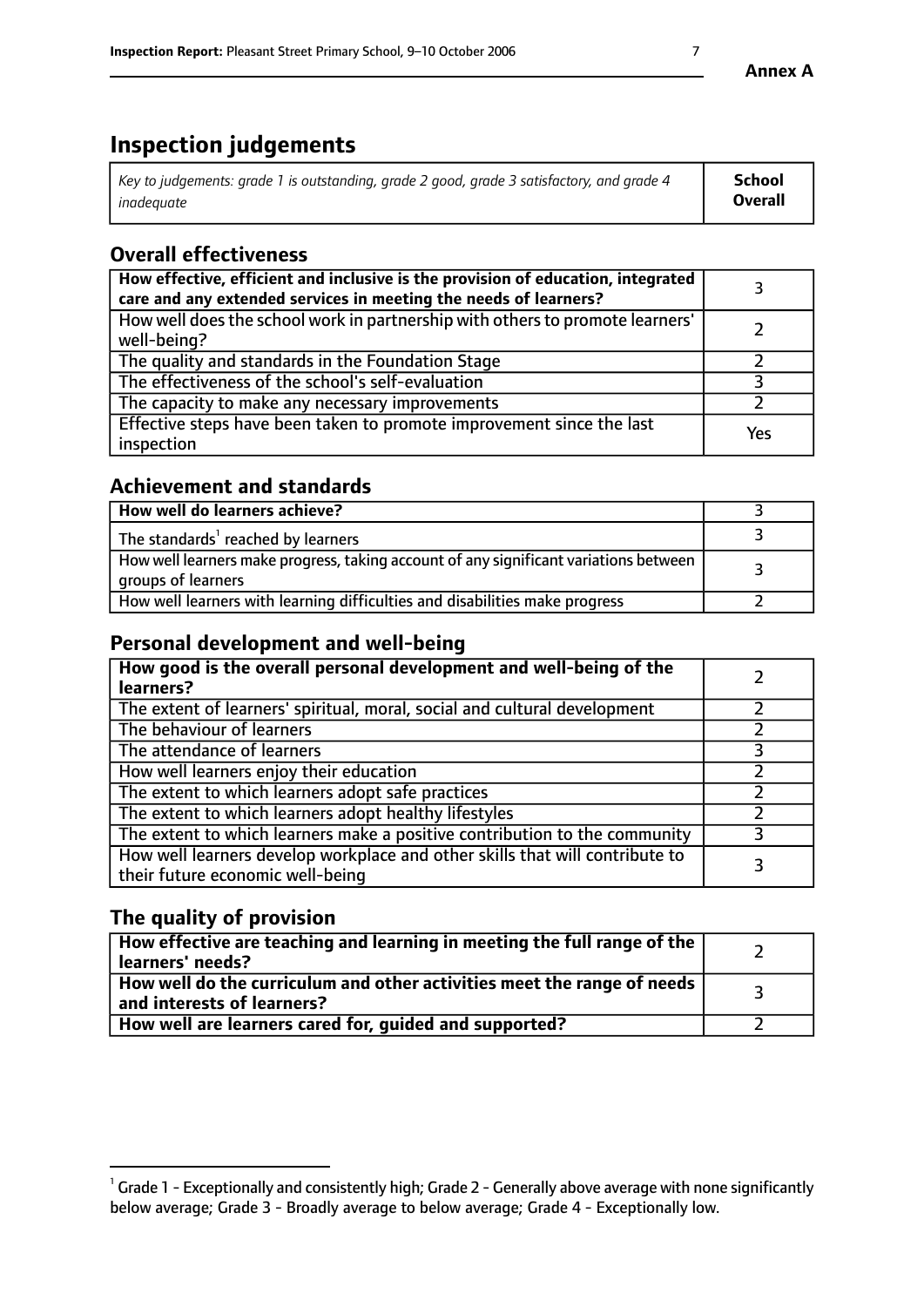## **Leadership and management**

| How effective are leadership and management in raising achievement<br>and supporting all learners?                                              |           |
|-------------------------------------------------------------------------------------------------------------------------------------------------|-----------|
| How effectively leaders and managers at all levels set clear direction leading<br>to improvement and promote high quality of care and education |           |
| How effectively performance is monitored, evaluated and improved to meet<br>challenging targets                                                 | 3         |
| How well equality of opportunity is promoted and discrimination tackled so<br>that all learners achieve as well as they can                     |           |
| How effectively and efficiently resources, including staff, are deployed to<br>achieve value for money                                          | 3         |
| The extent to which governors and other supervisory boards discharge their<br>responsibilities                                                  | 3         |
| Do procedures for safequarding learners meet current government<br>requirements?                                                                | Yes       |
| Does this school require special measures?                                                                                                      | No        |
| Does this school require a notice to improve?                                                                                                   | <b>No</b> |